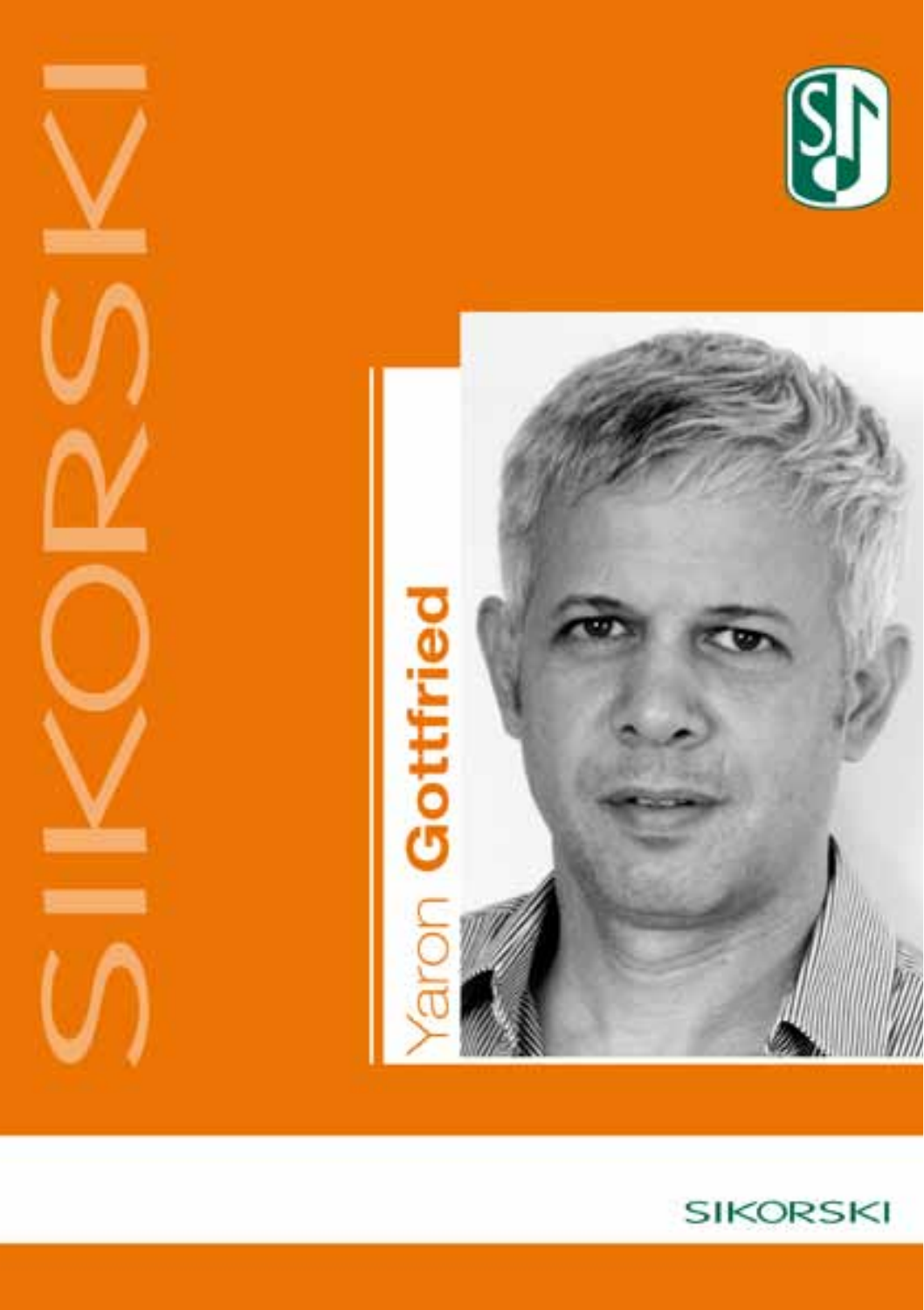# Y A R O N **g o t t f r i e d**

Yoran GottFriel



**SIKORSKI MUSIKVERLAGE HAMBURG** 

**sik 4/5659**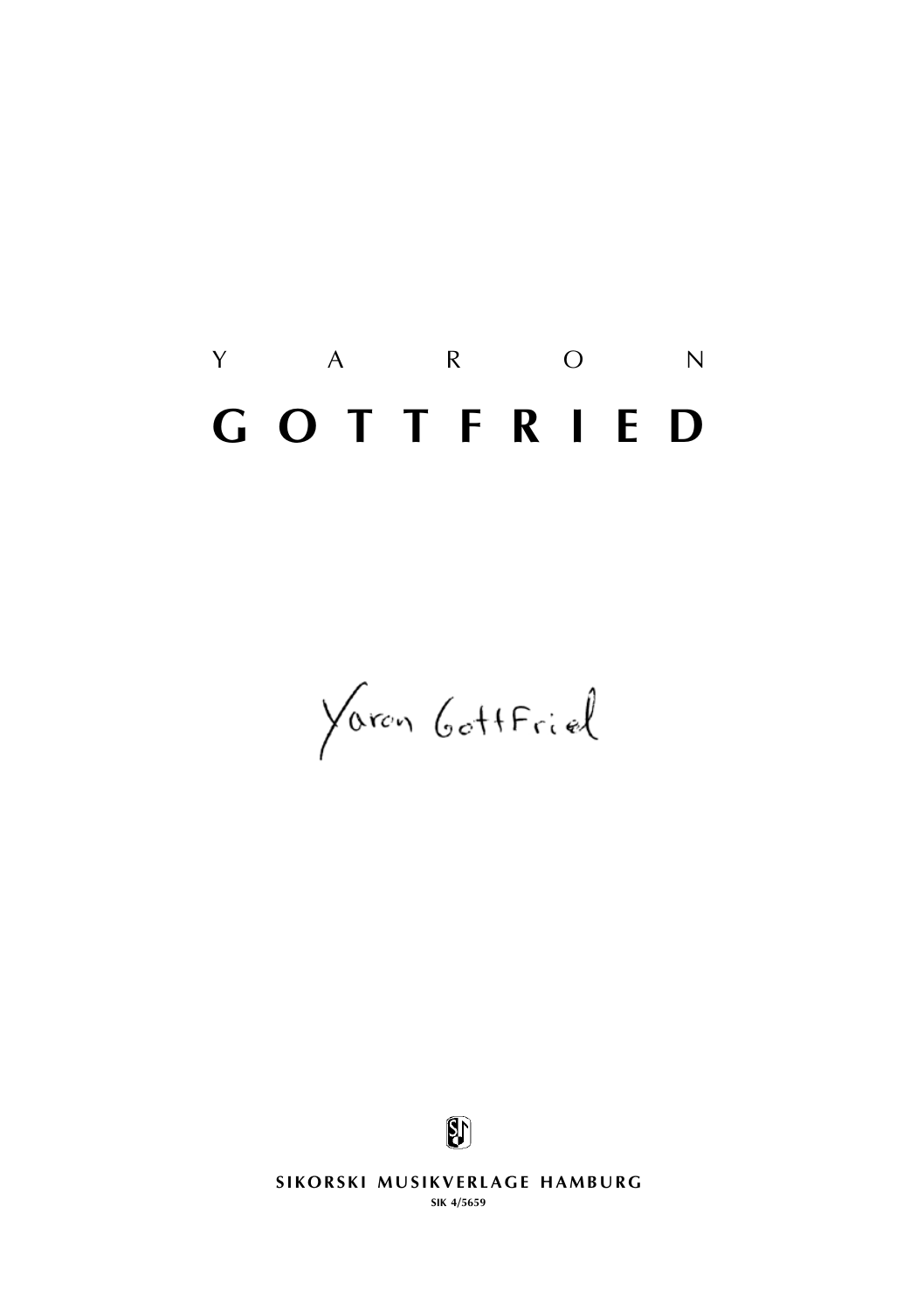### **inhalt**

sikorski Musikverlage 20139 hamburg phone: (+ 49) (0)40 / 41 41 00-0 · fax: (+ 49) (0)40 / 41 41 00-41 www.sikorski.de · contact@sikorski.de **30 j u n e 2019** cover photo © archiv gottfried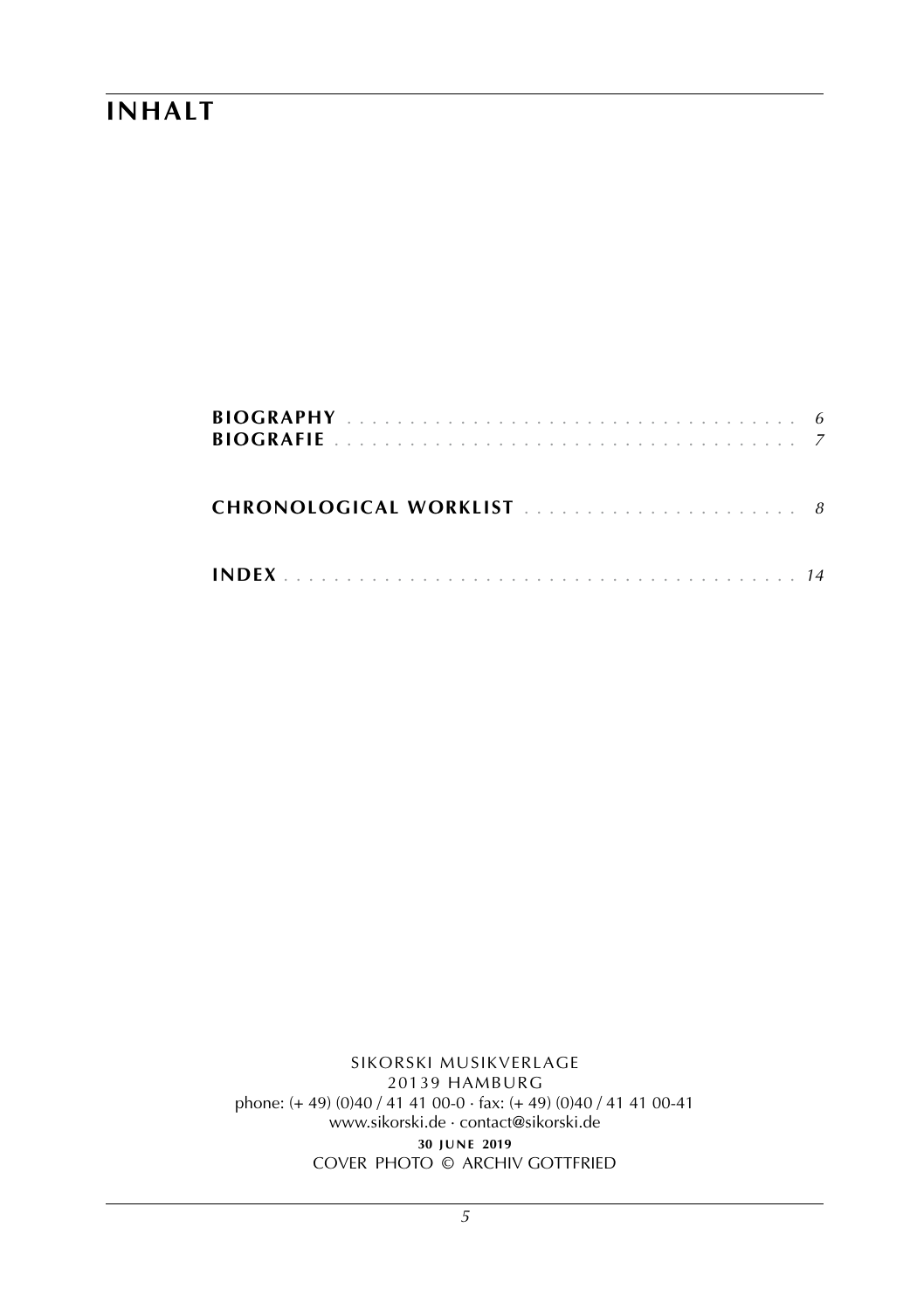# **biography**

Conductor, composer and pianist Yaron Gottfried is one of the most prominent musicians of his generation in Israel, a multidisciplinary musician, who bridges classical, contemporary and jazz music. Gottfried held the position of music director and principal conductor of the Netanya-Kibbutz Orchestra between 2002 and 2013. Under his creative artistic leadership, the orchestra has become one of Israel's leading professional orchestras, presenting fresh revolutionary programs, packed halls, rave reviews and over 120 concerts in a season.

Gottfried studied composition with Noam Sheriff and graduated from the Rubin Academy of Music in Jerusalem under Maestro Mendi Rodan. In July 2013 he was appointed head of the new composition and conducting department at Rimon School of Jazz and Contemporary Music.

Gottfried is regularly invited to conduct and perform his works with major orchestras including Israel Philharmonic Orchestra, Israel Symphony Orchestra Rishon LeZion, Haifa Symphony, Jerusalem Symphony, Israel Chamber Orchestra, Israel Sinfonietta Beer-Sheva, China Philharmonic Orchestra, Beijing Symphony, Neues Kammerorchester Potsdam, Portland Chamber Orchestra, Thüringer Symphoniker, Budapest Concert Orchestra, Duna Symphony, Kodaly Philharmonic and Vancouver Symphony among many others. Since September 2013 he has been music director of two new contemporary concert series at Tel Aviv Museum of Art and Rimon School of Jazz and Contemporary Music.

Gottfried's unique approach to rhythm and sound is deeply reflected in his compositions, which bring together a fusion between genres and styles. Among his works are concertos, orchestral works, vocal works and orchestral arrangements. His jazz arrangements of works by Warlock, Bach and Mozart written for jazz trio and orchestra have been performed over 50 times receiving excellent reviews all over the world with many orchestras.

He received composition commissions from orchestras, artists and festivals such as Neues Kammerorchester Potsdam, Forbidden City Concert Hall, Jerusalem Symphony, Ladino singer Yasmin Levy, Red Sea Chamber Music Festival, Israel Festival and Maayan Chorus among many others.

The Israel Cultural Excellence Foundation selected Maestro Gottfried as its chosen artist for 2003-2006. He is a member of the prestigious MacDowell Colony in the USA and first prize winner of the young conductors competition held by the Israel Philharmonic and the America-Israel Cultural Foundation and first prize winner of the Red Sea Jazz Festival composition competition. Gottfried's interest in jazz led him to perform with major jazz artists such as Eddie Daniels, Eddie Gomez, Didier Lockwood, Dave Liebman, Ira Sullivan, Randy Brecker, Georgie Fame, Benny Golson and Jimmy Heath, to name a few.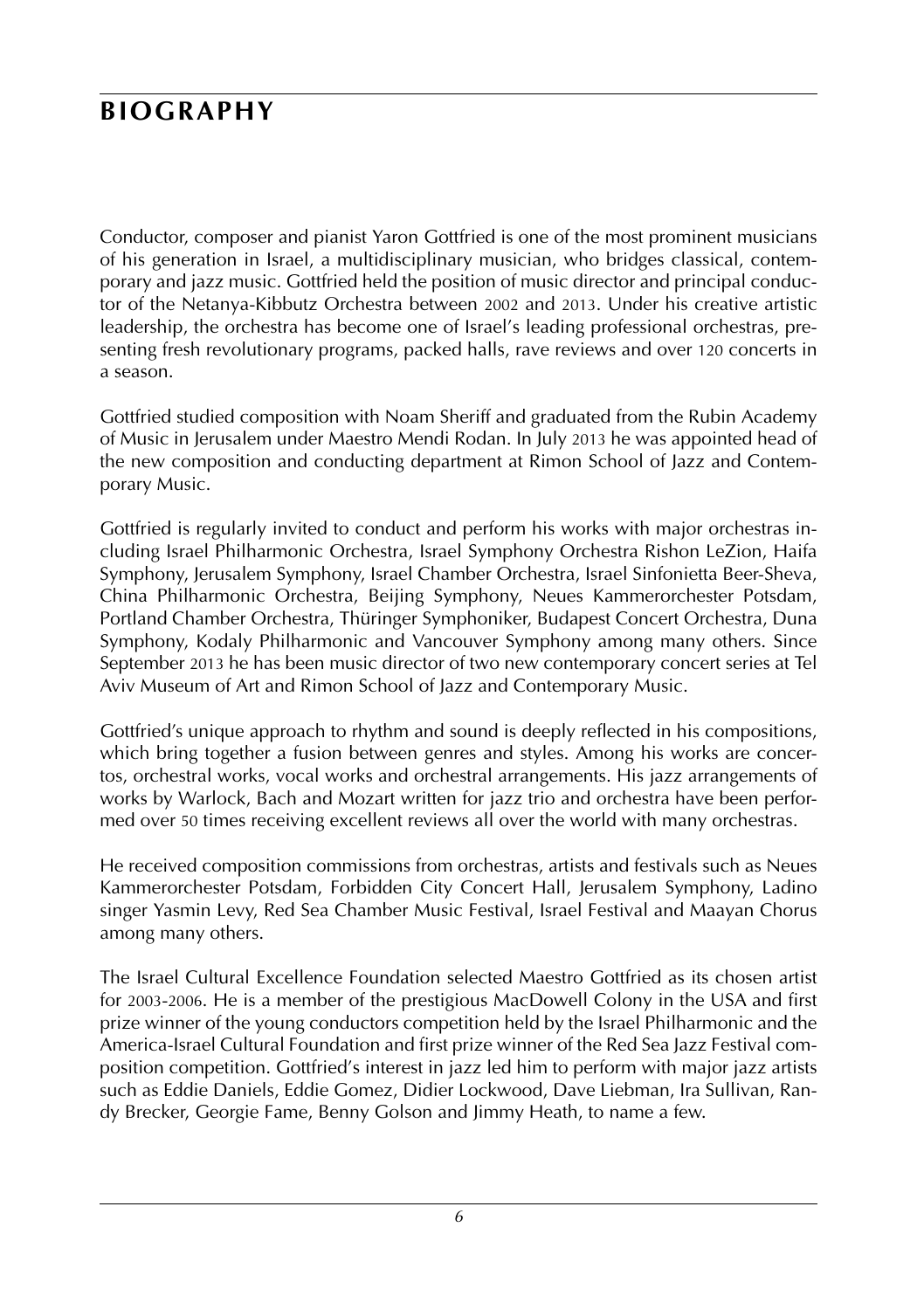# **biografie**

Der Dirigent, Komponist und Pianist Yaron Gottfried ist einer der bedeutendsten Musiker seiner Generation in Israel, der in seiner Vielseitigkeit Klassik, zeitgenössische Musik und Jazz miteinander verbindet. Von 2002 bis 2013 war Gottfried als Musikdirektor und Chefdirigent des Netanya-Kibbutz Orchestra tätig. Unter seiner von besonderer Kreativität geprägten künstlerischen Leitung hat sich das Orchester zu einem der führenden Klangkörper Israels entwickelt, das mit über 120 Konzerten pro Saison, die sich durch frische und ungewöhnliche Programme auszeichnen, für volle Säle und begeisterte Kritiken sorgt.

Gottfried hat Komposition bei Noam Sheriff studiert und schloss seine Studien an der Rubin-Musikakademie in Jerusalem bei Maestro Mendi Rodan ab. Im Juli 2013 wurde er als Fachleiter für Komposition und Dirigieren an die Rimon-Schule für Jazz und zeitgenössische Musik berufen.

Gottfried tritt regelmäßig als Dirigent seiner Werke mit namhaften Orchestern auf, u.a. mit dem Israel Philharmonic Orchestra, dem Israel Symphony Orchestra Rishon LeZion, der Haifa Symphony, der Jerusalem Symphony, dem Israel Chamber Orchestra, der Israel Sinfonietta Beer-Sheva, dem China Philharmonic Orchestra, der Beijing Symphony, dem Neuen Kammerorchester Potsdam, dem Portland Chamber Orchestra, den Thüringer Symphonikern, dem Budapest Concert Orchestra, der Duna Symphony, dem Kodaly Philharmonic und der Vancouver Symphony. Seit September 2013 ist er als musikalischer Leiter von zwei neuen Konzertreihen für zeitgenössische Musik am Kunstmuseum in Tel Aviv und an der Rimon-Schule für Jazz und zeitgenössische Musik tätig.

Gottfrieds einzigartiger Umgang mit Rhythmus und Klang zeigt sich deutlich in seinen gattungs- und stilübergreifenden Kompositionen. Sein Schaffen umfasst u.a. Instrumentalkonzerte, Orchesterwerke, Vokalwerke sowie Orchesterarrangements. Seine Jazzbearbeitungen von Werken Warlocks, Bachs und Mozarts für Jazztrio und Orchester wurden weltweit über 50 Mal mit zahlreichen Orchestern aufgeführt und erhielten ausgezeichnete Kritiken.

Er erhielt Kompositionsaufträge von Orchestern, Künstlern und Festivals – u.a. vom Neuen Kammerorchester Potsdam, der Forbidden City Concert Hall, der Jerusalem Symphony, dem Ladino-Sänger Yasmin Levy, dem Red Sea Chamber Music Festival, dem Israel Festival sowie dem Maayan-Chor.

Gottfried war in den Jahren 2003-2006 Auswahlkünstler der Israel Cultural Excellence Foundation. Er ist Mitglied der angesehenen MacDowell Colony in den Vereinigten Staaten. Ihm wurden erste Preise beim Wettbewerb des Israel Philharmonic und der America-Israel Foundation für junge Dirigenten sowie beim Kompositionswettbewerb des Red Sea Festivals zuerkannt. Gottfrieds Interesse am Jazz führte zu Auftritten mit solch namhaften Jazzmusikern wie Eddie Daniels, Eddie Gomez, Didier Lockwood, Dave Liebman, Ira Sullivan, Randy Brecker, Georgie Fame, Benny Golson und Jimmy Heath, um nur einige zu nennen.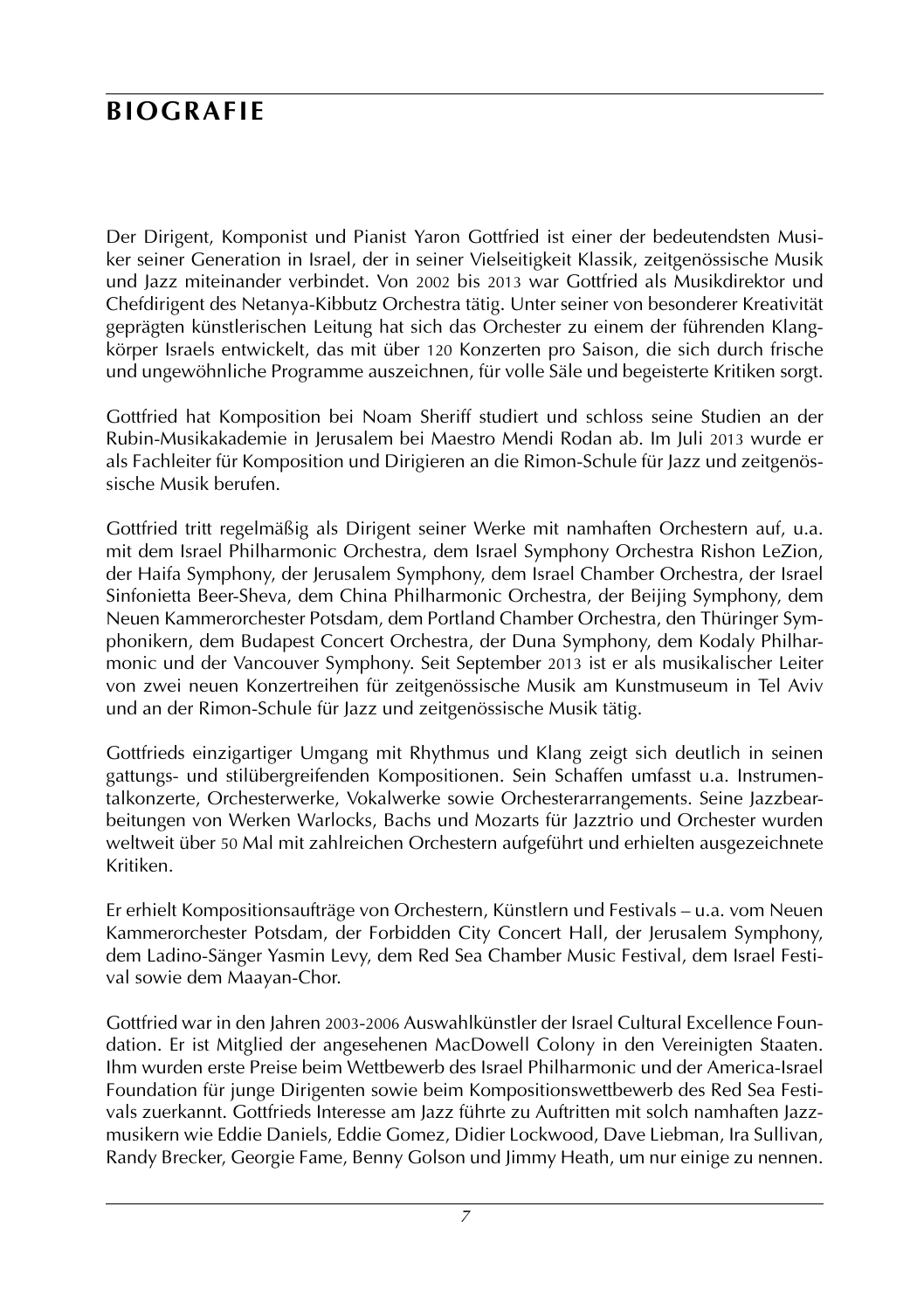### **concerto for electric guitar, string orchestra and percussion 1998**

*Commissioned by Israel Camerata Orchestra*

- *1*. Full Moon
- *2*. Miniature
- *3*. Stormy

 $0.0.0.0 - 0.0.0.0 -$  perc (tgl, wood bl, low tom-t, tamb, side dr, bass dr, cym, large gong, bells, glsp, marimba). strings (minimum: 6/6/4/4/2)

Duration: 15'

First performance: 18 April 1998, Israel Avi Singolda (electric guitar) – Israel Camerata Orchestra – Yaron Gottfried (conductor)

*score:* **sik 1897**

### **capriol jazz suite 1999**

for jazz trio (piano, drums, double bass) and orchestra based on Capriol Suite by Peter Warlock *Commissioned by Eilat International Chamber Music Festival*

- *1*. Basse-Dance *(Allegro moderato)*
- *2*. Pavane *(Allegretto, ma un poco lento)*
- *3*. Air *(Tempo rubato)*
- *4*. Tordion *(Con moto)*

 $2.2.2.2 - 2.2.0.0 -$  perc (tgl, tamb, snare dr). strings (minimum:  $8/6/4/4/2$ )

Duration: 30'

First performance: 4 February 2000, Eilat Yaron Gottfried (piano) – Yorai Oron (double bass) – Yaaki Levy (drums) – Israel Chamber Orchestra – Yaron Gottfried (conductor)

### **transitions 2000**

for orchestra *Commissioned by Israel Symphony Orchestra Rishon LeZion*

 $3(pice).3(cor$  anglais). $3(bass$ clar). $2 - 4.3.3.1 - timp.3$  perc. harp. cel. strings

Duration: 15'

First performance: 2 January 2000, Rishon LeZion

Israel Symphony Orchestra Rishon LeZion – Yaron Gottfried (conductor)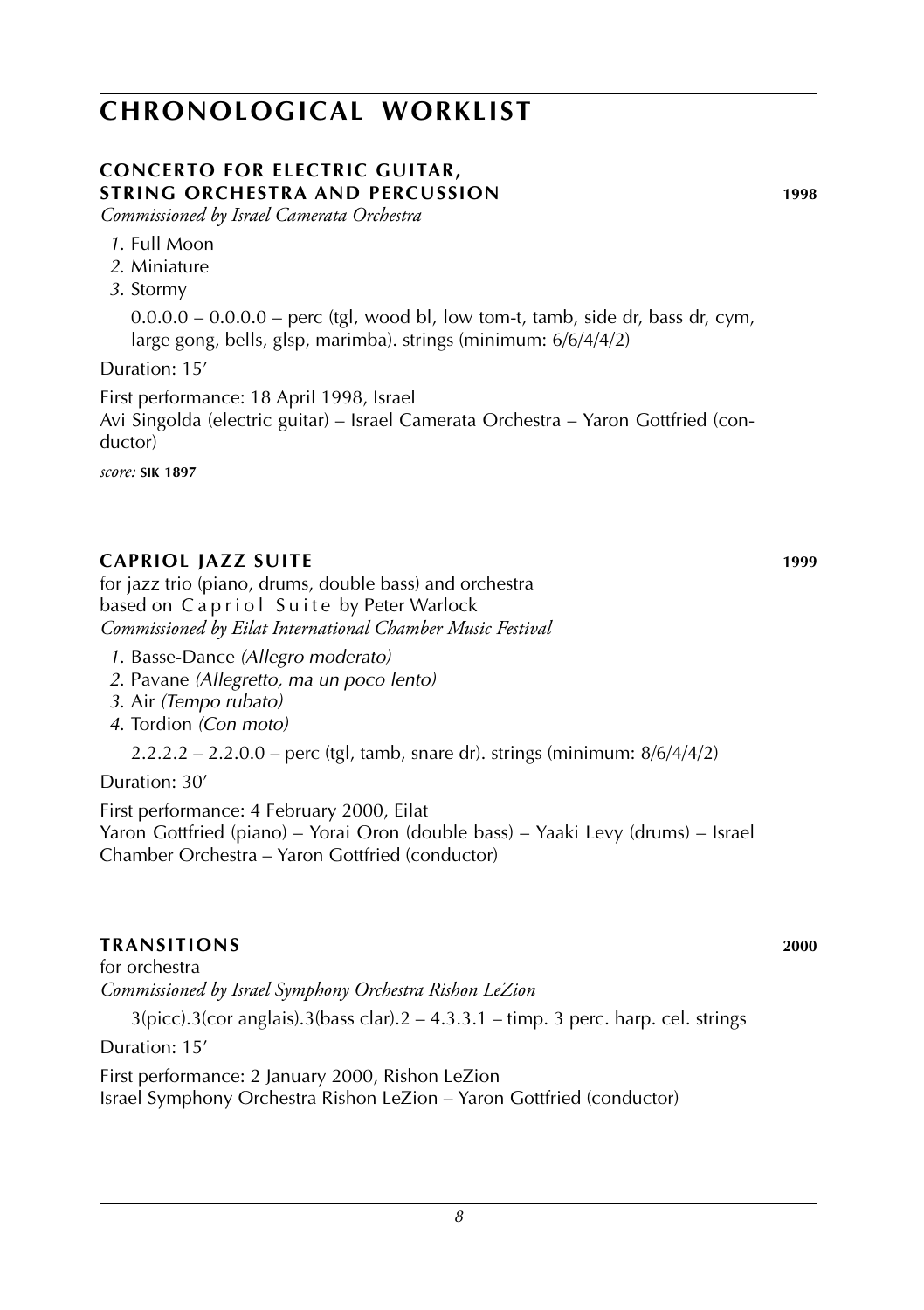#### **the well-tempered unbalanced piano 2001**

for jazz trio (piano, drums, double bass) and chamber orchestra or chamber ensemble

*Commissioned by Kfar Blum Festival Orchestra*

- *1*. Fugue No. 6 in D minor (WC II)
- *2*. Fugue No. 16 in G minor (WC II)
- *3*. Fugue No. 11 in F Major (WC I)
- *4*. Prelude No. 2 in C minor (WC I)
- *5*. Prelude No. 6 in D minor (WC II)
- *6*. Fugue No. 13 in E minor (WC I)
- *7*. Fugue No. 23 in B major (WC II)

Chamber orchestra: 2.2.2.2 – 2.2.0.0 – vibr. strings

Chamber ensemble: 3 recorders (soprano/alto/bass).0.0.1 – 0.0.0.0 – vibr. hpd. strings (1/1/1/1/0)

Duration: 45'

First performance: 27 July 2001, Kfar Blum Yaron Gottfried (piano) – Yorai Oron (double bass) – Eitan Itzkovitch (drums) – Kfar Blum Festival Orchestra – Yaron Gottfried (conductor)

#### **two irish sets 2002**

for Irish band (Irish flute, guitar, violin, optional voice) and chamber orchestra

- Set I
- *1*. Bhuilis
- *2*. The Swallowtail Reel
- *3*. Gravel Path to Granny
- *4*. Springfield Road

Set II

- *1*. Donal agus Morag
- *2*. Julia Deleine
- *3*. Over the Moore to Maggie

2.2.2.2 – 2.2.0.0 – timp. harp. strings

Duration: 14'

First performance: 1 January 2002, Israel (Red Sea Classical Festival) Irish Cream – Israel Chamber Orchestra – Yaron Gottfried (conductor)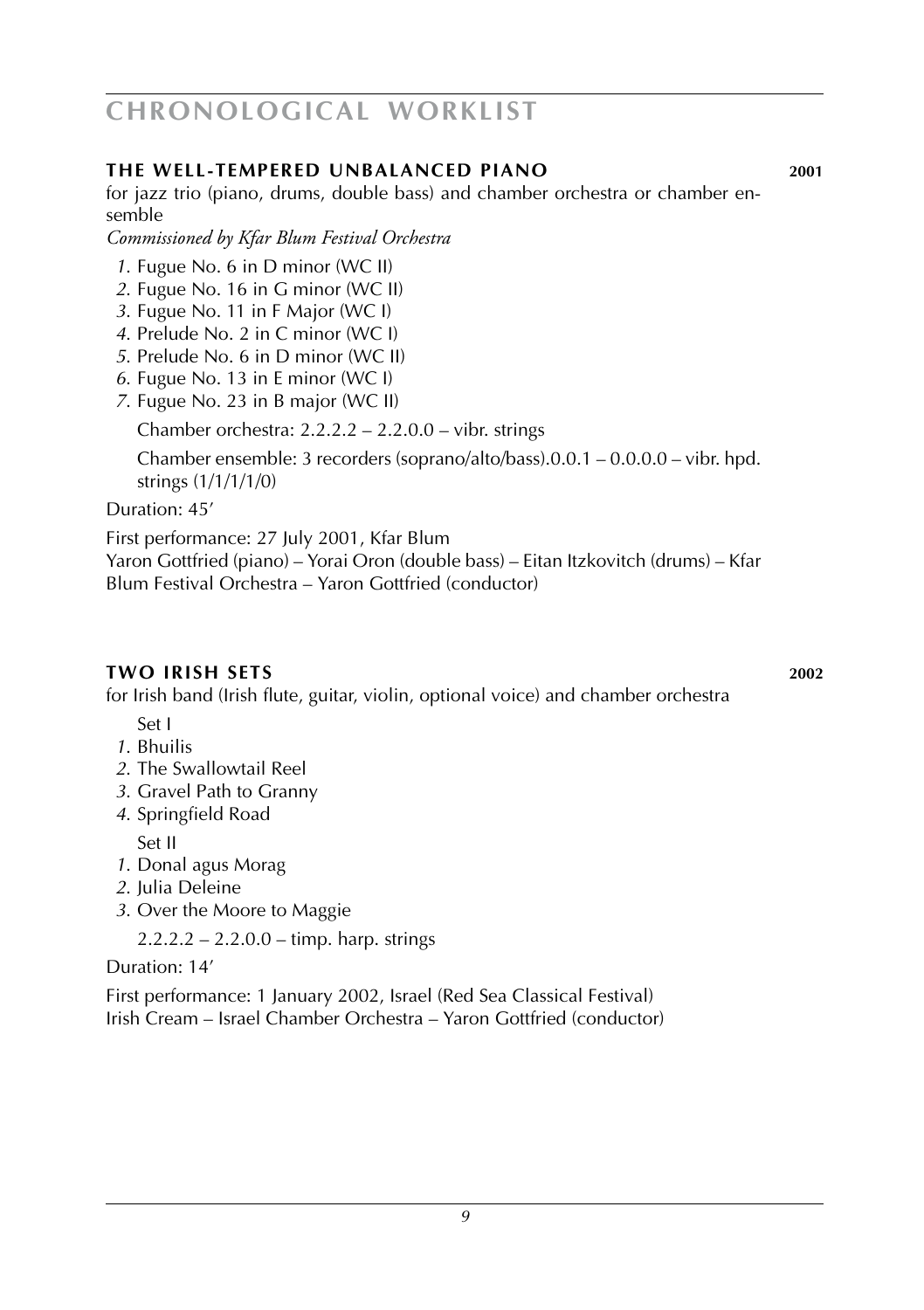#### **two russian sets 2004**

for Russian folklore band (balalaika, domra, bayan or accordion, double bass) and orchestra

- *1*. Kalinka
- *2*. Two Step Theme and Variations

2.2.2.2 – 4.2.1.0 – timp. 2 perc. strings

Duration: 10'

First performance: 16 November 2004, Israel Master Quartet – Israel Kibbutz Orchestra – Yaron Gottfried (conductor)

### **Concerto for Percadu 2004**

for two percussionists and orchestra

*Commissioned by Jerusalem Mishkanot Sha'ananim Music Center for the Percadu Percussion Duo*

- *1*. Tornado Cycles
- *2*. African Dance

solo percussion: 2 marimba, tom-t, cow bell, temple block  $-2.2.2.2 - 3.2.1.0$ – timp. harp. strings

Duration: 20'

First performance: 3 March 2004, Israel Percadu Percussion Duo (Adi Morag, Tomer Yariv) – Israel Kibbutz Orchestra –

Yaron Gottfried (conductor)

#### **three norwegian folk tunes 2005**

for folklore string quintet (or trio) and orchestra

- *1*. Angelica
- *2*. Bleu
- *3*. Jorun Jogga

2.2.2.2 – 3.2.0.0 – timp, 2 perc, harp, strings

Duration: 11'

First performance: November 2005, Israel Majorstuen – Israel Kibbutz Orchestra – Yaron Gottfried (conductor)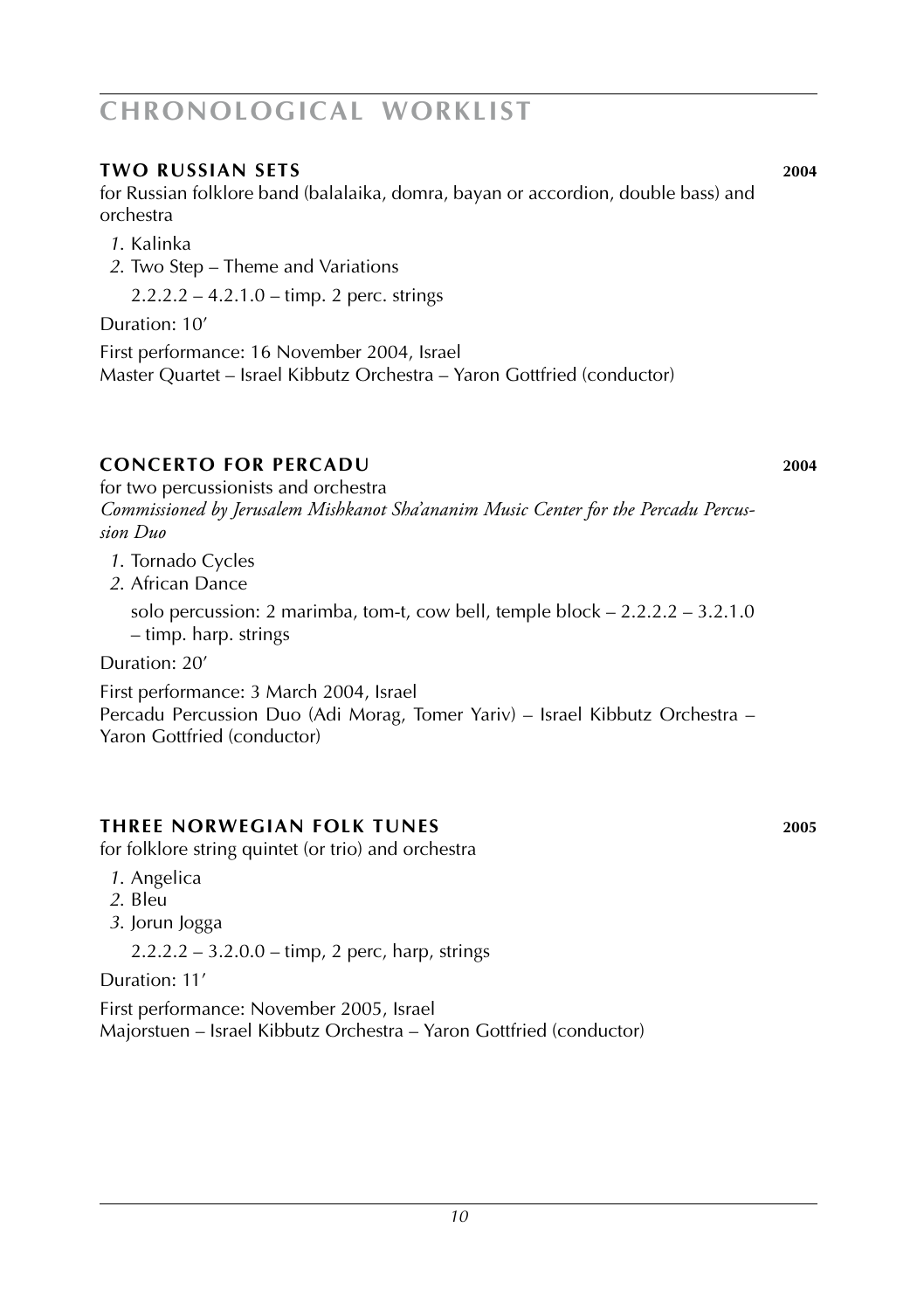#### **mozart 'swings' 2005**

for jazz trio (piano, drums, double bass) and orchestra *Commissioned by Neues Kammerorchester Potsdam and Ra'anana Symphonette*

- *1*. Overture
- *2*. Allegro molto
- *3*. Andante

 $2.2.2.2 - 2.2.0.0 -$  vibr. strings

Duration: 20'

First performance: 12 January 2006, Potsdam Yaron Gottfried (piano) – Yorai Oron (double bass) – Yaaki Levy (drums) – Neues Kammerorchester Potsdam – Yaron Gottfried (conductor)

### **OUT OF YOUR MIND** 2007

for violin and violoncello

Duration: 6'

First performance: January 2008, Israel Nitai Zori (violin) – Hiilel Zori (violoncello)

#### **blindness 2008**

Musical episodes inspired by José Saramago's like-named novel for orchestra and narrator (optional)

- *1*. Lost in White Light
- *2*. At the Mental Hospital
- *3*. The Group of Blind People
- *4*. Lament

 $2.2$ (cor anglais). $2.2 - 2.2.3.1 - 2$  perc (timp, wind chimes, cow bell, wood bl,

2 bongos, side dr, bass dr, cym, susp.cym, gong, vibr). strings

Duration: 19'

First performance: 10 May 2008, Israel Israel Kibbutz Orchestra – Yaron Gottfried (conductor)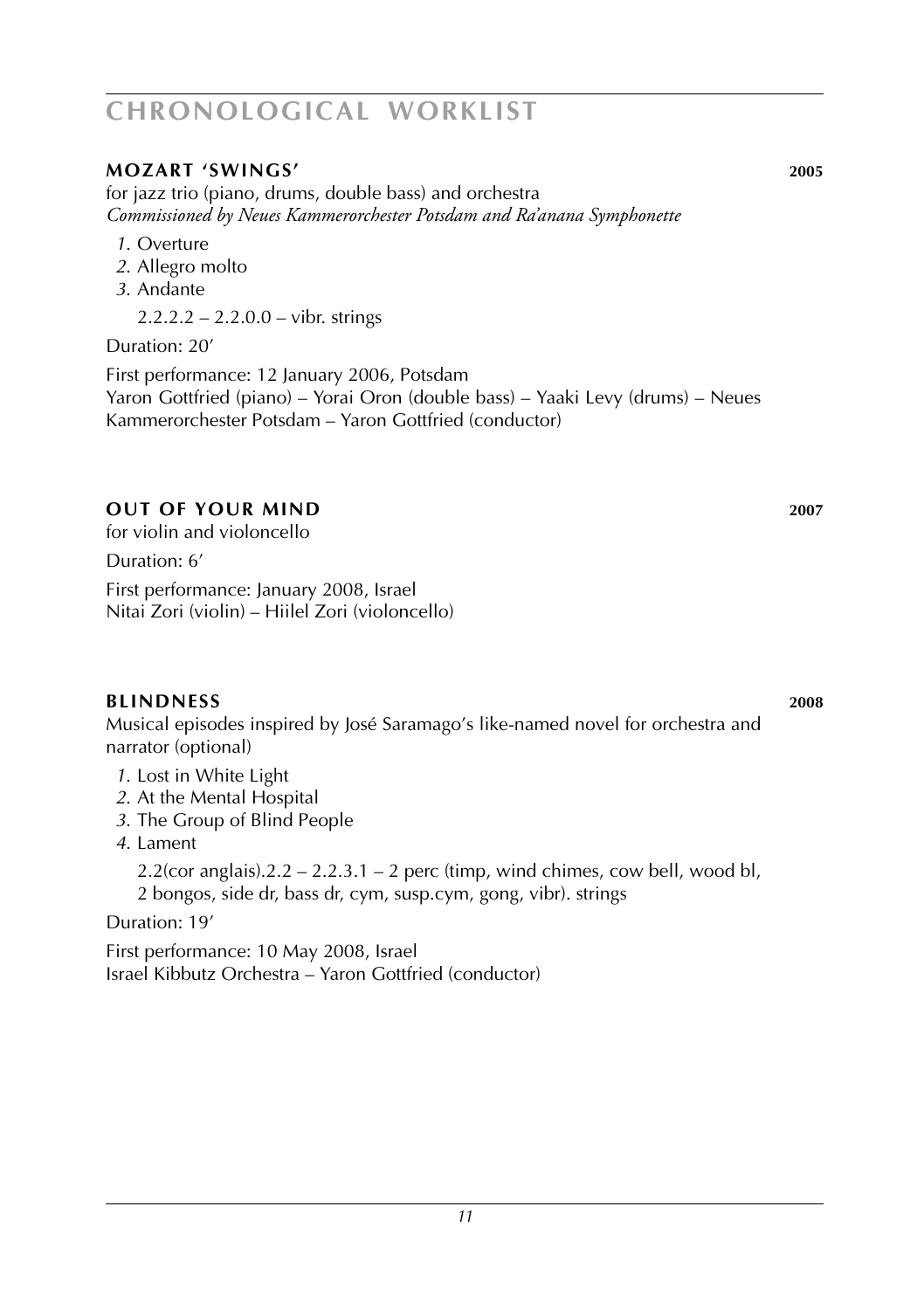### **DOUBLE CONCERTO** 2001 **for two violins and string orchestra**

*Commissioned by the Israel Broadcasting Authority Dedicated to Tali Gottfried*

- *1*. Raga Dance *(Allegro non troppo* [h = 60] *Tempo rubato. Declamando Più mosso – Allegro risoluto* [q = 130] – *Tempo rubato. Declamando – Più mosso)*
- *2*. Serenade *(Andante cantabile* [q = 70] *Meno mosso)*
- *3*. Scherzo *(Allegro vivace* [ $\ell$ ] = 73] *Più mosso*)

piano (ad lib.). strings (minimum: 3/3/2/3/1)

Duration: 18'

First performance: 20 September 2001, Israel Vladimir Raider, David Braud (violins) – Israel Chamber Orchestra – Yaron Gottfried (conductor)

### **TIME DIMENSIONS 2010**

for soprano, mixed choir, orchestra and live electronics Text: biblical (Genesis, Ecclesiastes), Derek Glass ('Supernova') *Commissioned by Ma'ayan Choir*

 $2.2.2.2 - 2.2.2.0 - 2$  perc (timp, drum set, gong, glsp). piano. strings – live electronics

Duration: 17'

First performance: 8 December 2009, Israel Ma'ayan Choir – Netanya-Kibbutz Orchestra – Nir Kabaretti (conductor)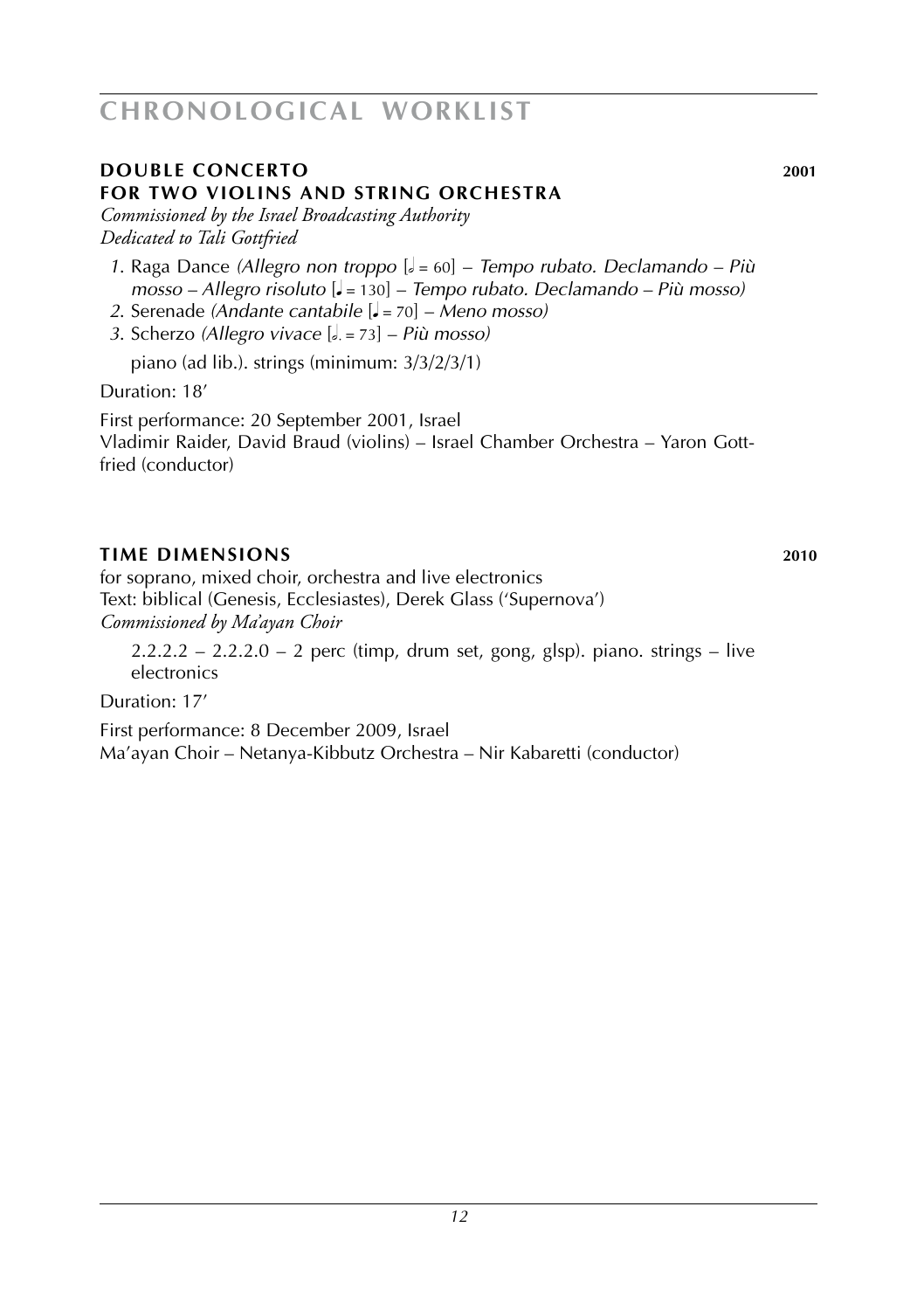### **pictures at an exhibition – remake 2011**

 $[after MODEST MUSSORGSKY]$ for jazz trio (piano, drums, double bass) and orchestra or chamber ensemble *Commissioned by Forbidden City Concert Hall*

- *1*. Promenade
- *2*. Gnome
- *3*. Promenade
- *4*. The Old Castle
- *5*. Promenade
- *6*. Tuileries
- *7*. Bydlo
- *8*. 'Samuel' Goldenberg and 'Schmuÿle'
- *9*. Limoges
- *10*. Promenade
- *11*. Baba Yaga
- *12*. The Great Gate of Kiev

Full orchestra:  $2$ (picc) [or  $3$ (picc)].2.2.2 – 2.2.2.0 – 2-3 perc (timp, tamb, side dr, bass dr, gong, tubular bells, vibr). strings

Chamber ensemble: 2.1.1.1 – 0.0.0.0 – vibr. org. strings (1/1/1/1/1)

Duration: 38'-55'

First performance (version with chamber ensemble): 11 September 2011, Beijing Yaron Gottfried (piano) – Yorai Oron (double bass) – Rony Holan (drums) – Beijing Uno Ensemble – Yaron Gottfried (conductor)

First performance (version with full orchestra): 31 October 2012, Tel Aviv Netanya-Kibbutz Orchestra – Yaron Gottfried (conductor)

*score:* **sik 1897** [version for full orchestra]

#### **new fanfare 2003**/**2013**

for orchestra *Commissioned by the America-Israel Foundation for Israel's* 56*th Independence Day*

 $3(pice).3(cor \text{ anglais}).2.2 - 4.3.3.1 - timp. strings$ 

Duration: 12'

First performance (first version): 25 April 2004, Jerusalem Jerusalem Symphony Orchestra – Nir Kabaretti (conductor)